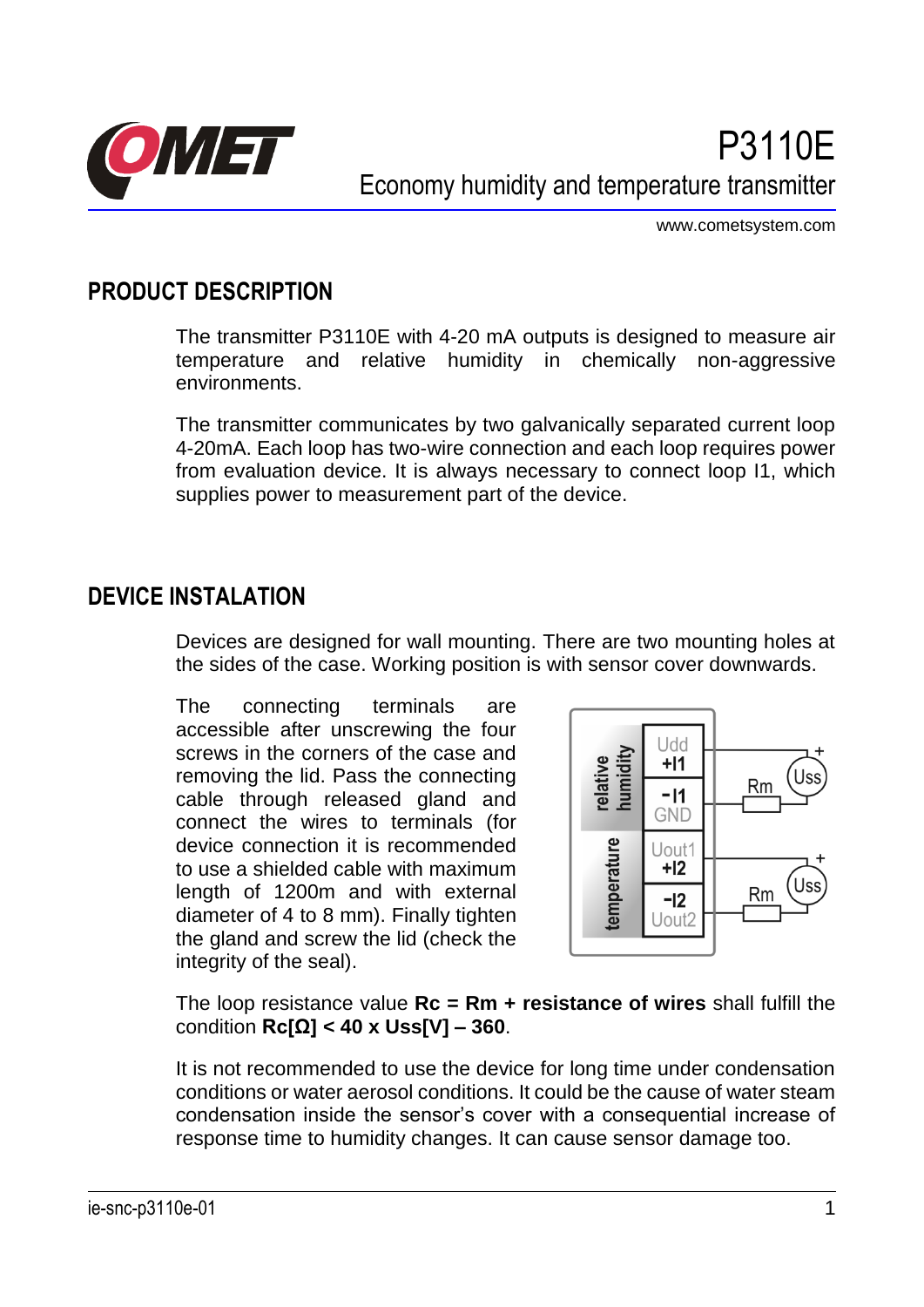Devices don´t require special operation and maintenance. It is recommended keep the sensor cover clean and periodically to verify the accuracy of measurement.

#### **WARNING**

- Don´t use and don't store the device without a sensor cover.
- Don´t connect transmitter while power supply voltage is on.
- The cables should be located as far as possible from potential interference sources.
- Installation, commissioning and maintenance may only be carried out by personnel with qualification by applicable regulations and standards.

#### **DIMENSIONS**

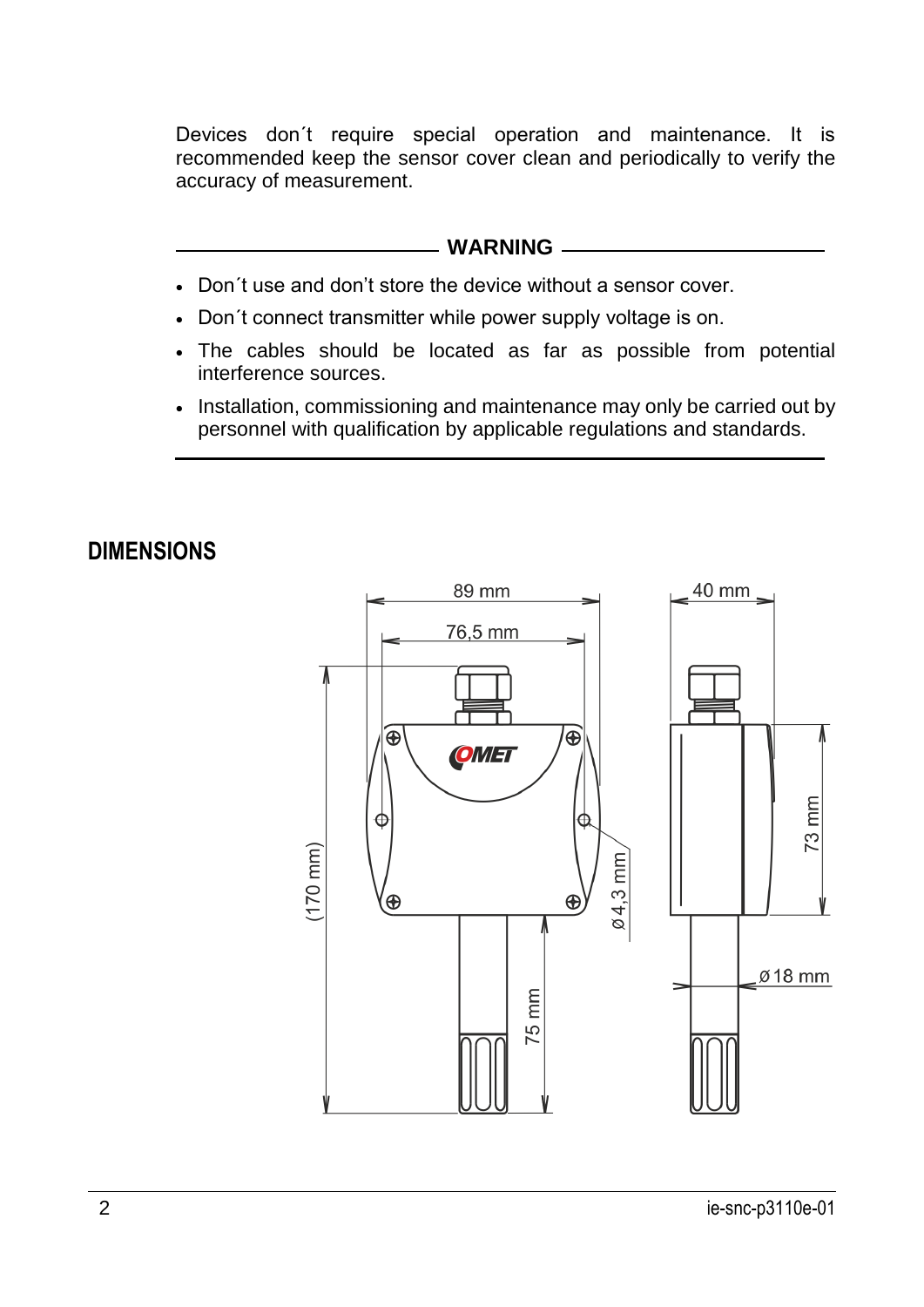# **MEASURED VALUES**

| Temperature:       |                                                              |
|--------------------|--------------------------------------------------------------|
| Accuracy:          | $\pm 0.6$ °C                                                 |
| Measuring range:   | $-30$ to $+80$ °C                                            |
| Resolution:        | 0.1 °C                                                       |
| Response time:     | t90 < 7 min (temperature step 20 $^{\circ}$ C)               |
| Relative humidity: |                                                              |
| Accuracy:          | ±3.0 %RH from 5 to 95 %RH at 23 °C                           |
| Measuring range:   | 0 to 100 %RH                                                 |
| Resolution:        | 0.1 %RH                                                      |
| Response time:     | $190 < 30$ s (humidity step 65 %RH, constant<br>temperature) |

### **GENERAL**

| Power supply voltage:                    | 9 to 30 Vdc                                                                         |
|------------------------------------------|-------------------------------------------------------------------------------------|
| Current output<br>in case of error:      | $<$ 3.8 mA or $>$ 22 mA                                                             |
| Recommended<br>calibration interval:     | 1 year<br>(relative humidity 1 year, temperature 2 years)                           |
| Protection:                              | housing with electronics IP65, sensors are<br>located in cover with IP40 protection |
| Storage temperature range: -30 to +80 °C |                                                                                     |
| Storage humidity range:                  | 5 to 95 %RH (no condensation)                                                       |
| Working position:                        | cable gland upwards                                                                 |
| Electromagnetic<br>compatibility:        | EN 61326-1                                                                          |
| Weight:                                  | approximately 150 g                                                                 |
| Housing material:                        | <b>ABS</b>                                                                          |